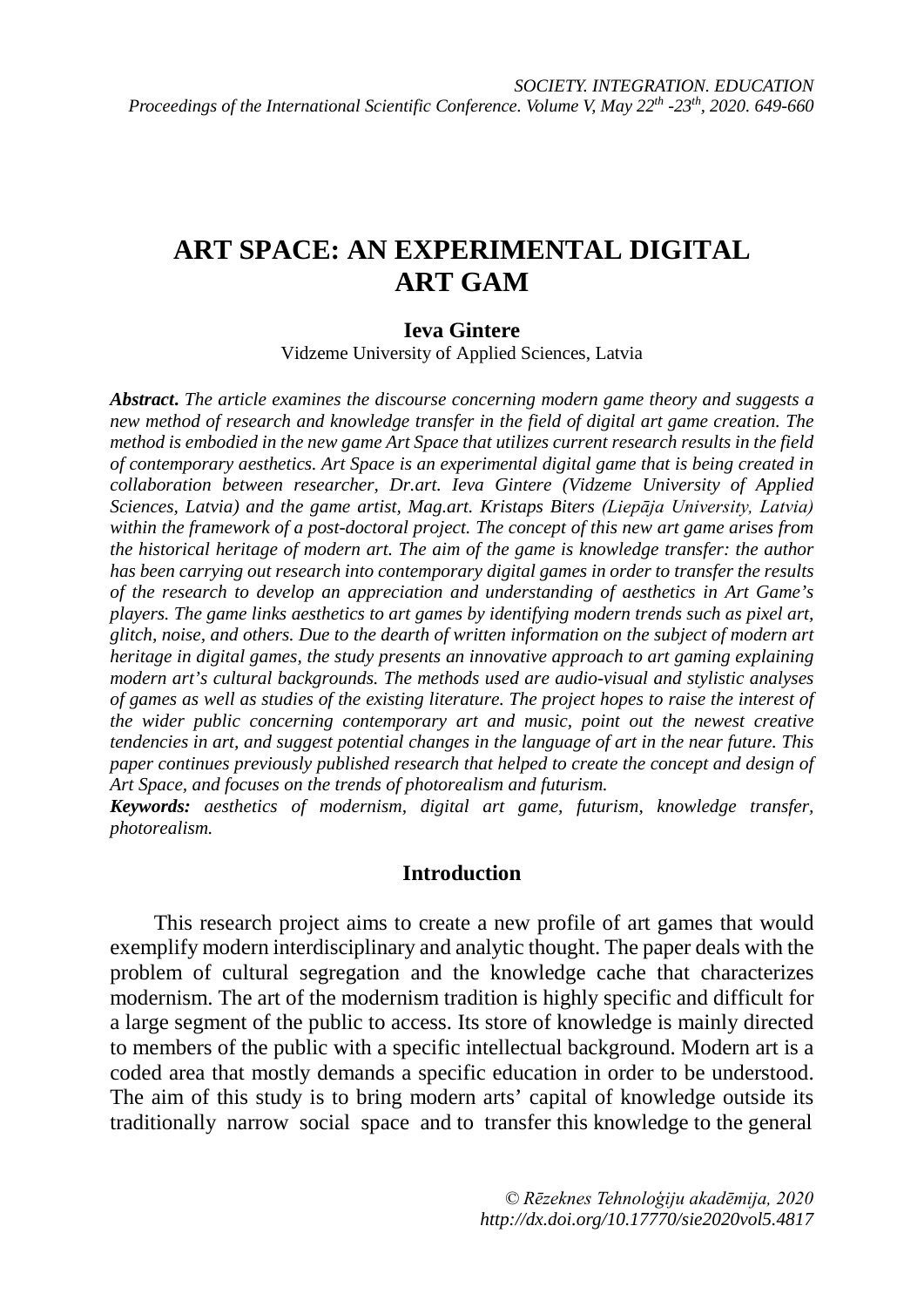public. Contemporary art theory with its highly intellectual capital of knowledge can be effectively activated and shared in the area of art games.

This paper is built on a basis of literature analysis (discourse about game theory) and art game analysis. Around 200 art games have been analyzed in the course of this research. The art game discourse is a quite narrow field that rests upon general gaming theory, however art gaming is a specific field and its analysis requires a particular theoretical approach. This article seeks to develop the existing digital art game methodology. The author suggests creating art games on the basis of research and the games historical backgrounds in order to transfer knowledge to the game players. There are a lot of art games that express the ideas of artists and the spirit of our century i.e., games created by Pippin Barr, Jason Rohrer, and many other digital artists. While the field of art gaming lacks the aspect of knowledge transfer, it does embody aesthetical features, and could be used as an effective media to inform and educate players. It could show the full picture of modern art, and the results of the contemporary art research. The author's assertion is that art gaming should inform the player about how the art of today is related to art history, and what links contemporary art has to the previous art paradigms. There should be a category of art games that explain modern art trends in the context of their past. Art gaming could be an effective tool for disseminating the results of research in the field of contemporary art.

#### **Discourse of the Game Theory: The Aspect of Knowledge Transfer**

In search of an advanced game methodology, the game theorist Igor Mayer and his colleagues suggest a methodological approach that would include "a critical and reflective discourse on a dynamic body of knowledge identifying the state of the art and knowledge gaps". This is needed, he advocates, because of a responsibility to "critically reflect on the short- and long-term value" of the serious games (Mayer et al., 2014, p. 504). Many authors agree that research is a meaningful part of game creation; however, the aspect of sharing the research results with the player in a comprehensible way that could be called knowledge transfer has been almost left aside so far. For instance, Katrin Becker and Jim Parker present a methodological model that involves research, but has no knowledge transfer (Becker & Parker, 2014, pp. 181, 189). Marcos S.O. Almeida and Flávio S.C. da Silva present a visual model of game design (Almeida, da Silva, 2013, p. 20), but the model does not include knowledge transfer. As Annika Waern and Jon Back have put it, "there exist very little meta-level discussion of the kinds of knowledge that is the result of design research on games". (Waern & Back, 2015, p. 350).

The existing theoretical principles offered by the game researchers are not shaped for art games in particular and there is no focus on knowledge transfer.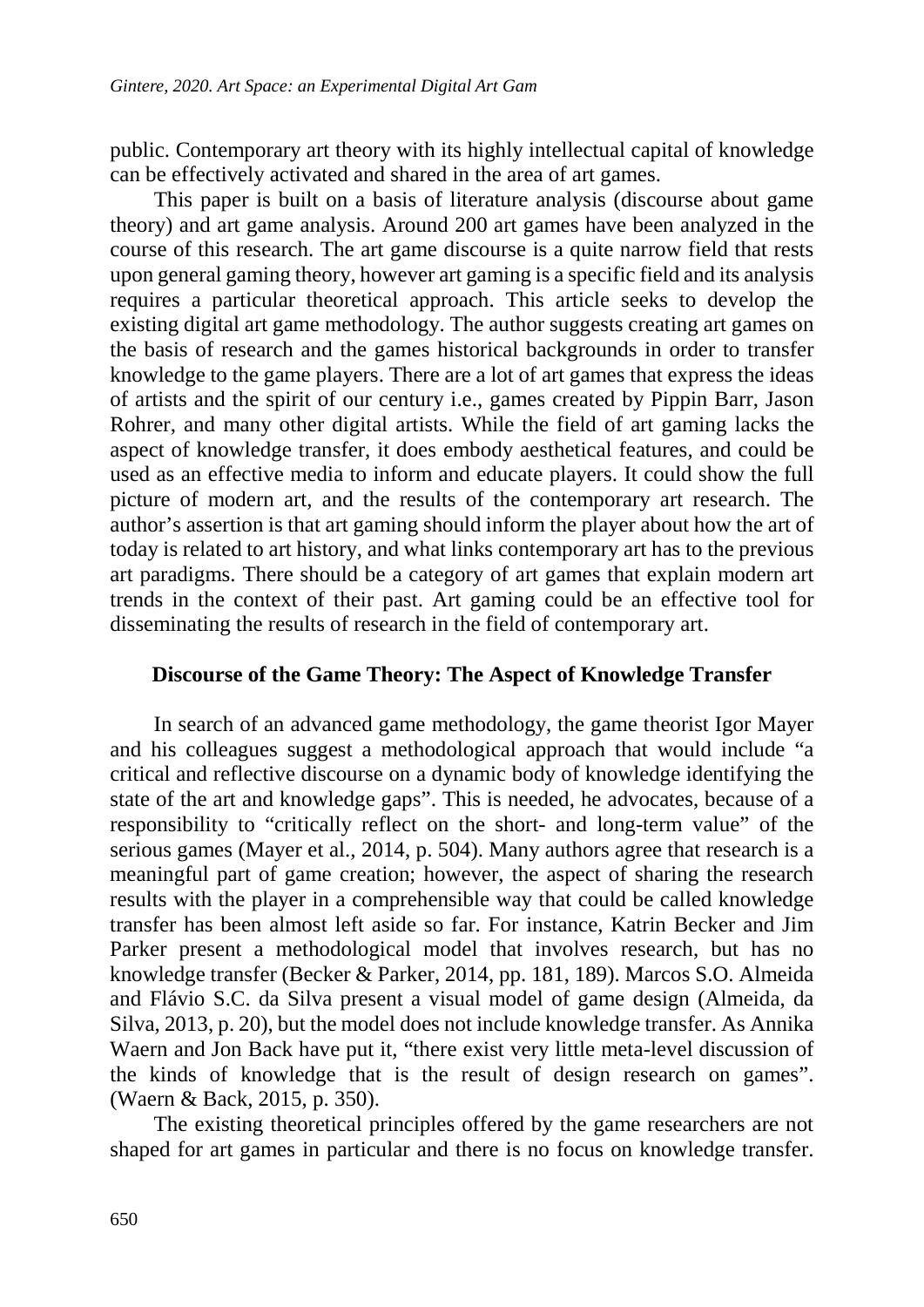For instance, there is a multi-dimensional model of games that underlines the aspects of representation, teleology (Elverdam & Aarseth, 2007), and functions of the game: avoid, shoot, match (Djaouti, Alvarez, Jessel, & Methel, 2008). Other groups of researchers concentrate on the gameplay, purpose, thematic field, or audience (Djaouti, Alvarez, & Jessel, 2011). None of those models take into account the dimension of knowledge transfer. Mary Flanagan's humanist approach and her idea of "critical play" (Flanagan, 2009, p. 256) is closer to the idea of an intellectual capital that should be transferred to the player. Flanagan states that games have to emerge out of intellectual traditions. The game should be rooted, she says, in the intellectual traditions and its authors should always seek for a socially important message.

#### **Contribution to the Art Game Studies: The Aspect of Historical Background**

As well as the aspect of knowledge transfer, this project intends to fill the gap of aesthetical analysis in the game discourse where only a few examples contain references to the historical styles and aesthetical theory of the games. Celia Pearce, Alican Koc and some others are among the authors who have paid attention to this subject. Pearce touches upon the heritage from fluxus and dada and shows its importance in the conception of hacking in games (Pearce, 2006), Koc uniquely clarifies the important reference to Immanuel Kant's aesthetics in the context of the trend of vaporwave (Koc, 2017). Christiane Paul shows the manifold tendencies of modern gaming such as hypertextuality, random access and others using their historical background (Paul, 2003). Abstractionism is a well-recognized category of games, and its relation to abstract art has been explained, for instance, by calling the abstract style in video games "an extension of abstract art" (Wolf, 2003, p. 47). Other authors seem to forget that and use the term "abstractionism" with a universal meaning without mentioning its historical origin in the context of visual art (Gee & Dolah, 2018). Photorealism as a successor of this artistic style is present in the discourse of games, too (Jakdonlan, 2019), even if an exact reference to the era of modernism is sometimes missing (Järvinen, 2002, p. 121). Stephen Kleckner mentions the historical futurism in games underlining the political aspect that might give some negative connotations to the term (Kleckner, 2014).

In her captivating book, Johanna Drucker touches upon the Bauhaus heritage in digital art (Drucker, 2014, p. 35) that would also be topical in art games, but there is no focus on the artistic aspects of gaming in this work. In the discourse of digital aesthetics, there is a comprehensive analysis of web page design that contains traces of modernism trends such as glitch and deconstruction (Pring, 2003, p. 142; Wiedemann, 2002, p. 575). During the last decades of  $20<sup>th</sup>$  century,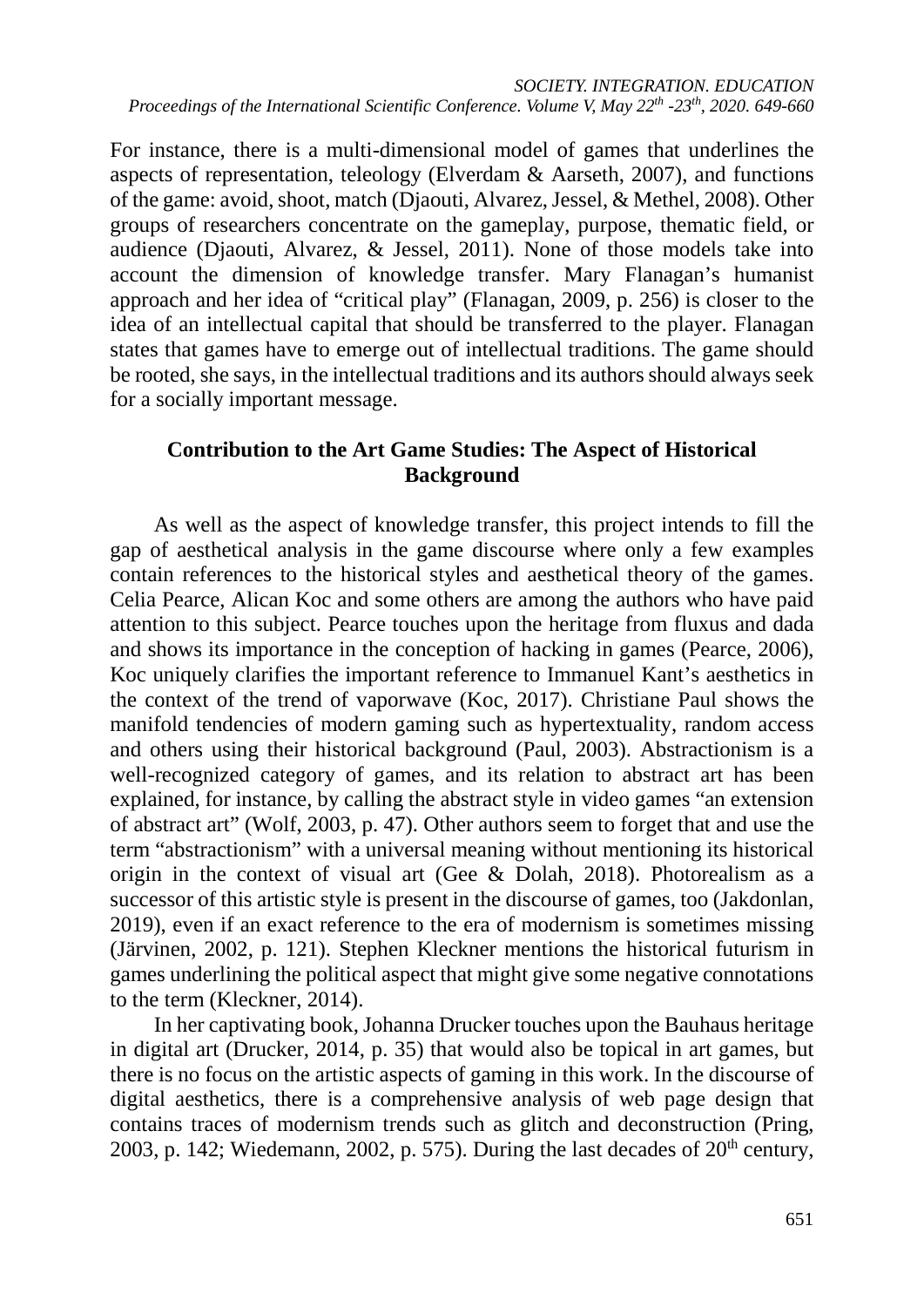web pages are evidently influenced by the stylistics of modernism. Games are not the subject of these books, yet since website design is an area related to the games, these sources can be used to study the features that are common to games and web design. Matīss Kūlis, the Latvian theorist, has published a magnificent book about interface aesthetics that shows the influences of modernism in graphic design. This work is only available in Latvian, but it is a valuable input into the discourse of modernism heritage that covers the tendencies of futurism, cubism, constructivism, surrealism, minimalism and others that form the background of contemporary gaming (Kūlis, 2015). There is a considerable number of monographs about digital art's tendencies (Kane, 2014; Lieser, 2010; Lovejoy, 2004; Grant & Vysniauskas, 2004; Grau, 2003, and others), nevertheless, there are no contributions to the modernism heritage in art games in particular and no comprehensive stylistic analysis. Yet art games show a great variety of stylistics inherited from modernism that recall the meaningful cultural backgrounds, shed light on modern thought in art and can help to write contemporary art's history.

### **Concept of the New Art Game**

This paper utilizes the research results of the European Regional Development Fund project (see Acknowledgements), named Leveraging ICT Product Innovations by Enhancing the Codes of Modern Art. The task of this project is to create an innovative digital game in the cross-cutting genres of art games and serious games with a mission to support knowledge transfer of modern art to the contemporary game players. The new game Art Space presents the specific aspects of digital art games and their historical background rooted in the era of modernism. The goal of the game is to integrate the general public into contemporary aesthetics and to seek new means of artistic expression in the current interactive digital culture.

Art Space should develop the creative skills of players and teach them the current trends in digital art. It should inform the players about the aesthetics of contemporary art, coaching them to understand the off springs of modernism and speculate about the future forms of art. It should illuminate the heritage from the age of modernism into the digital world by teaching the player to recognize it (for instance, the deconstructed forms in the art games are successors to the futurism movement in modernism).

Art Space is a sandbox style game where the player can create, manipulate, and edit visual and audio objects in the environment. Its mechanics allow the user to act creatively with the provided tools. The player will see the world from a firstperson perspective using the standard first person shooter controls with additional editing options.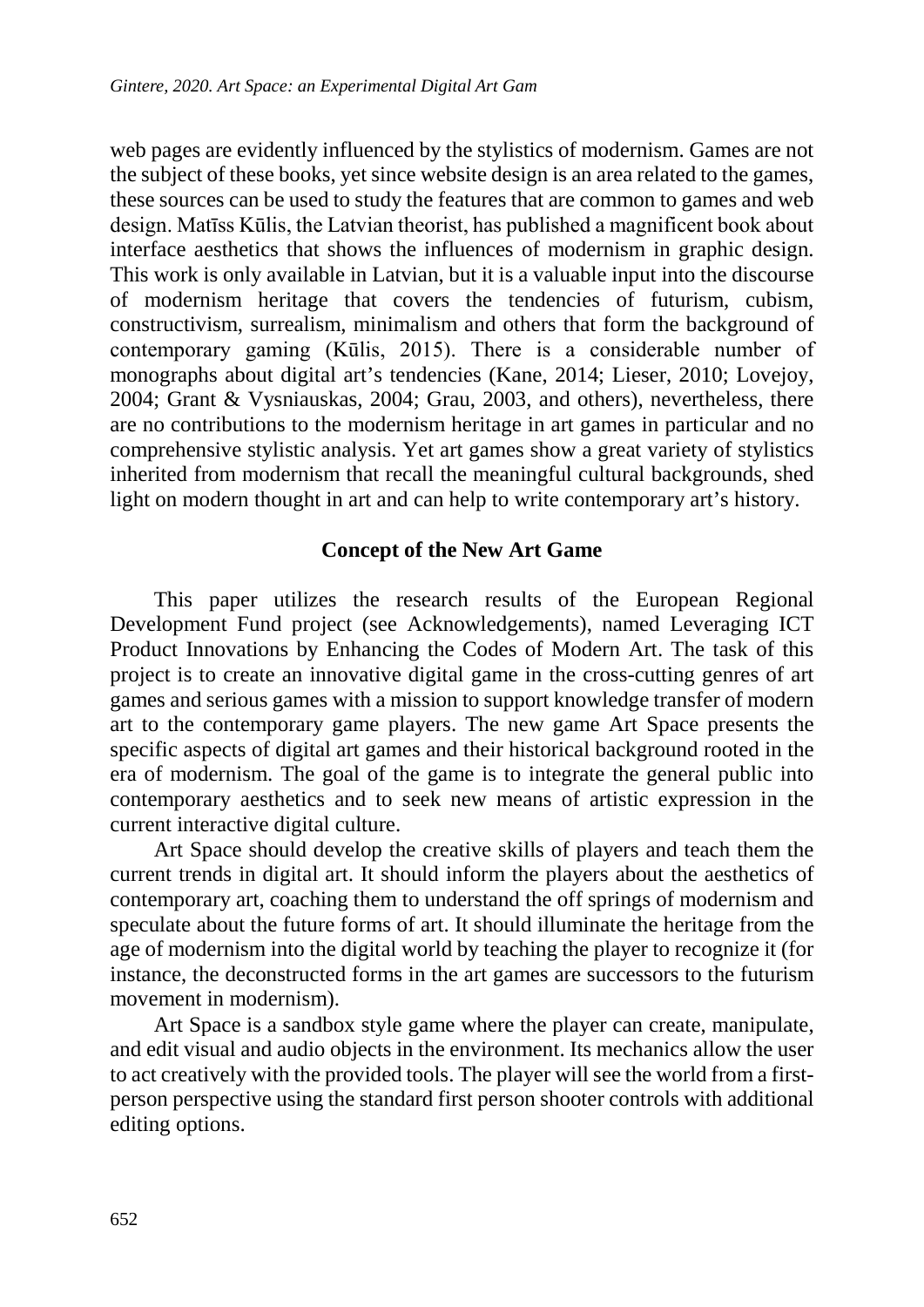| Type of      | Characteristics                | Examples of                | Antecedents              |
|--------------|--------------------------------|----------------------------|--------------------------|
| aesthetics   |                                | contemporary games         |                          |
|              |                                | and game art works         |                          |
| Photorealism | Expressive quality, photo-     | Evil Interiors (2003), The | Bechtle. '61 Pontiac     |
|              | realistic modeling, familiar   | Outlands (2011),           | $(1968 - 69)$            |
|              | objects, high level of detail, | Dear Esther (2012)         |                          |
|              | realistic shadow casting       |                            |                          |
| Futurism     | Symbols of speed, violence,    | Recurse (2010), Fotonica   | Duchamp. Nude            |
|              | and dynamics; disjointed       | (2011),                    | Descending A             |
|              | figures, multiplied forms;     | Race the Sun (2013),       | Staircase (1912),        |
|              | fantasy world of cyber-        | Smash Hit (2014)           | Balla. Espansione        |
|              | consciousness                  |                            | dinamica (1913)          |
| Glitch       | Various forms of audio-        | Untitled Game (1996),      | Van Gogh. Bedroom        |
|              | visual disturbances for        | Memory Of A Broken         | In Arles (1888),         |
|              | artistic purposes              | Dimension (2015)           | Cézanne. Nature          |
|              |                                |                            | morte aux oignons        |
|              |                                |                            | (1898)                   |
| Pixel art    | Small pixel-like shapes,       | Passage (2007),            | Picasso. Les             |
|              | robust forms,                  | Every Day The Same         | Demoiselles              |
|              | low in the level of detail,    | Dream (2009),              | d'Avignon (1907),        |
|              | flat shadings                  | Nidhogg (2014),            | Stepanova. Costumes      |
|              |                                | The Pyramid Gate (2014)    | (around 1920)            |
| Hacking      | Breaking the identity of the   | The Intruder (1999),       | Duchamp. L.H.O.O.Q.      |
|              | original piece / work of art   | Nude Raider I & II         | (1919),                  |
|              |                                | Patches (1999),            | Rauschenberg.            |
|              |                                | [domestic] $(2003)$        | Erased de Kooning        |
|              |                                |                            | Drawing (1953)           |
| Generative   | Principle of self-             | Eufloria (2009),           | Duchamp. The Large       |
| art          | organization:                  | Diablo (2013),             | Glass (1915-1923),       |
|              | objects partly created         | Bellwoods (2018)           | Cage. Music of           |
|              | autonomously;                  |                            | Changes (1951) and       |
|              | biological principle of self-  |                            | $4'33''$ (1952)          |
|              | organized growth;              |                            |                          |
|              | randomness                     |                            |                          |
| Noise music  | "Unmusical" sounds:            | Untitled Game (1996),      | Stockhausen.             |
|              | cracking, hiss, hum, and       | SOD (1999),                | Studie I (1953), Ligeti. |
|              | other sounds of digital        | Memory Of A Broken         | Poème symphonique        |
|              | distortion                     | Dimension (2015)           | for 100 metronomes       |
|              |                                |                            | (1962)                   |
| Kitsch/camp  | Vulgar, bizarre, and showy     | Painting (2018),           | Matisse.                 |
|              | aesthetics; excessive          | Pin Pon (2015),            | Red Room (1908),         |
|              | garishness; irony,             | Bananoculus (2015)         | Dix. Salon 1 (1927)      |
|              | humorous expression            |                            |                          |
| Naïve art    | Childlike simplicity,          | Blueberry Garden (2009),   | Klee. Red Bridge         |
|              | frankness, hand drawn          | Monument Valley (2014),    | (1928),                  |
|              | characters, usually bright     | Samorost (2003, 2005,      | Miró. The Sun (1949)     |
|              | colors, lack of perspective    | 2016)                      |                          |

#### *Table 1 Artistic Trends in Art Space with Contemporary and Historical Examples*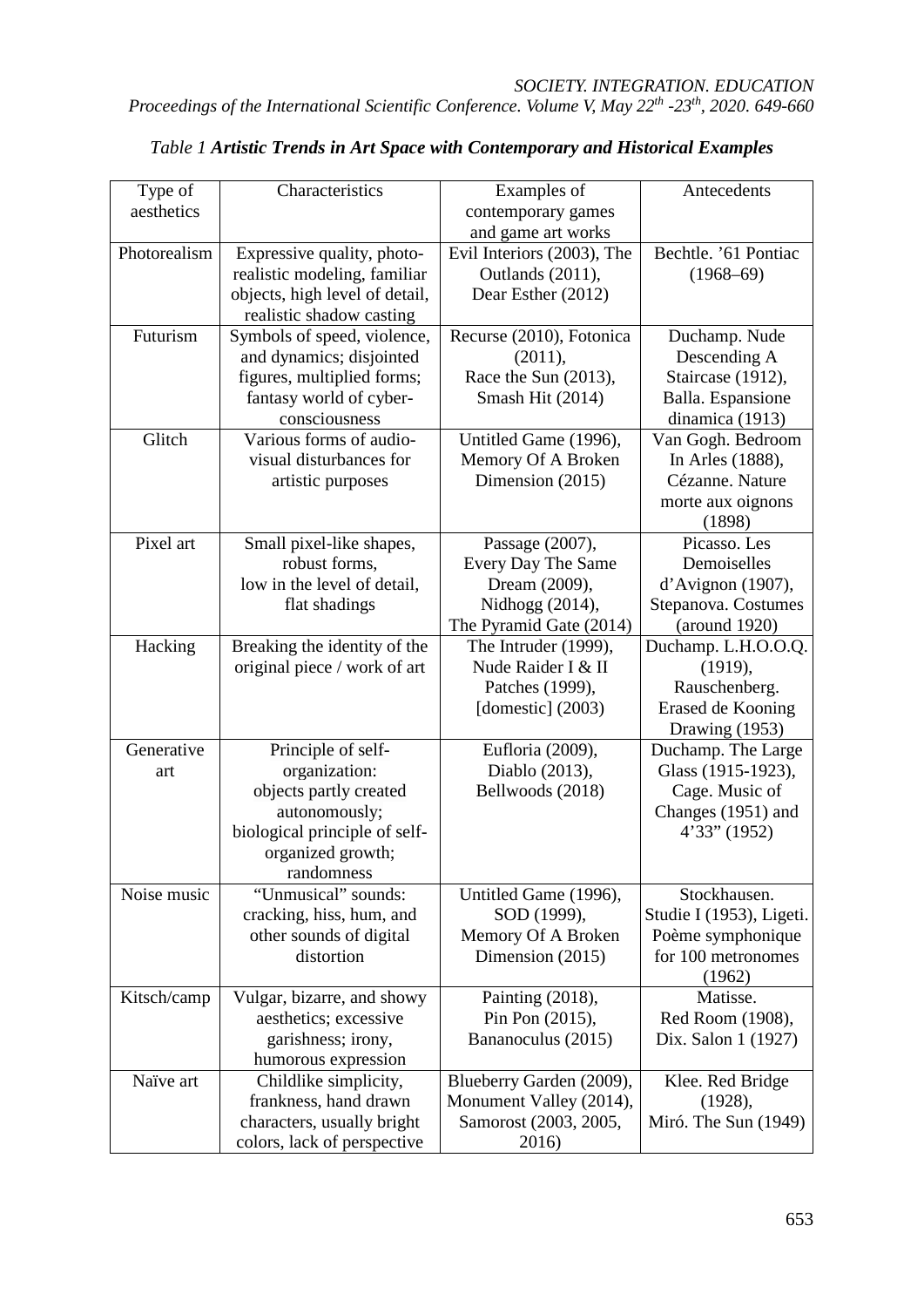In order to create feedback, the game integrates its players into the research. The game functions as a platform for new knowledge acquisition, while the secondary task of the game is to collect the players' results in order to analyze any new creative tendencies and to predict the art trends of tomorrow.

Art Space is structured in the following sectors delineating the contemporary trends in the art game aesthetics (Table 1).

#### **Photorealism**

This paper continues previously published research that helped to create the concept and design of Art Space (Gintere, 2020; Gintere, 2019a; Gintere, 2019b; Gintere, 2018), and focuses on the trends of photorealism and futurism. Photorealism is one of the newest tendencies in the digital art game field inherited from the era of postmodernism. Photorealism appeared in American painting in the late 1960's and 1970's represented by artists Robert Bechtle (b. 1932), John Baeder (b. 1938), Tom Blackwell (b. 1938), and others who intended to depict objects as realistically as possible so that the result would remind viewers of photography. In the area of art games, the use of photorealism is considered unusual because digital media is traditionally associated with geometrical figures. Photorealism is said to be "alien to the deep-seated nature" of the digital medium which works with mathematical equations, and "visualizes the images obtained by means of pixels" (Quaranta, 2006, p. 305). There is a large number of games that fall under the category of pixel aesthetics, both in the field of art games and in the mainstream gaming. Also, geometrical forms are a widespread means of expression in the art game field. Antichamber (2013), Please Say Something (2011), and Flywrench (2007) could be mentioned among the most interesting ones.

Nevertheless, photorealism has become a noticeable tendency in art games with its smooth images and ability to "render the gap between fantasy and reality harder to perceive" (Quaranta, 2006, p. 304). Photorealism is represented in the art game Dear Esther (Fig. 1) showing wonderful, realistic scenes of nature (The Chinese Room, 2012). It is used also in the new media art related to the game field. Palle Torsson in his Evil Interiors (2003) used the editor of Unreal Tournament to depict the interiors of some of the key scenes in famous horror films such as Psycho, The Silence of the Lambs, and others (Quaranta, 2006, p. 304). John Paul Bichard used the videogame Max Payne 2 to create The White Room (2004). It is a set of manipulated gamespace interiors resulting from an ingame photo shoot (Jansson, 2010). The Outlands by David Haines and Joyce Hinterding is a virtual reality environment built with the Unreal Game engine. It invites visitors to conduct their voyage through an immersive digital world of forests, islands and futuristic interiors (Haines, Hinterding, 2011).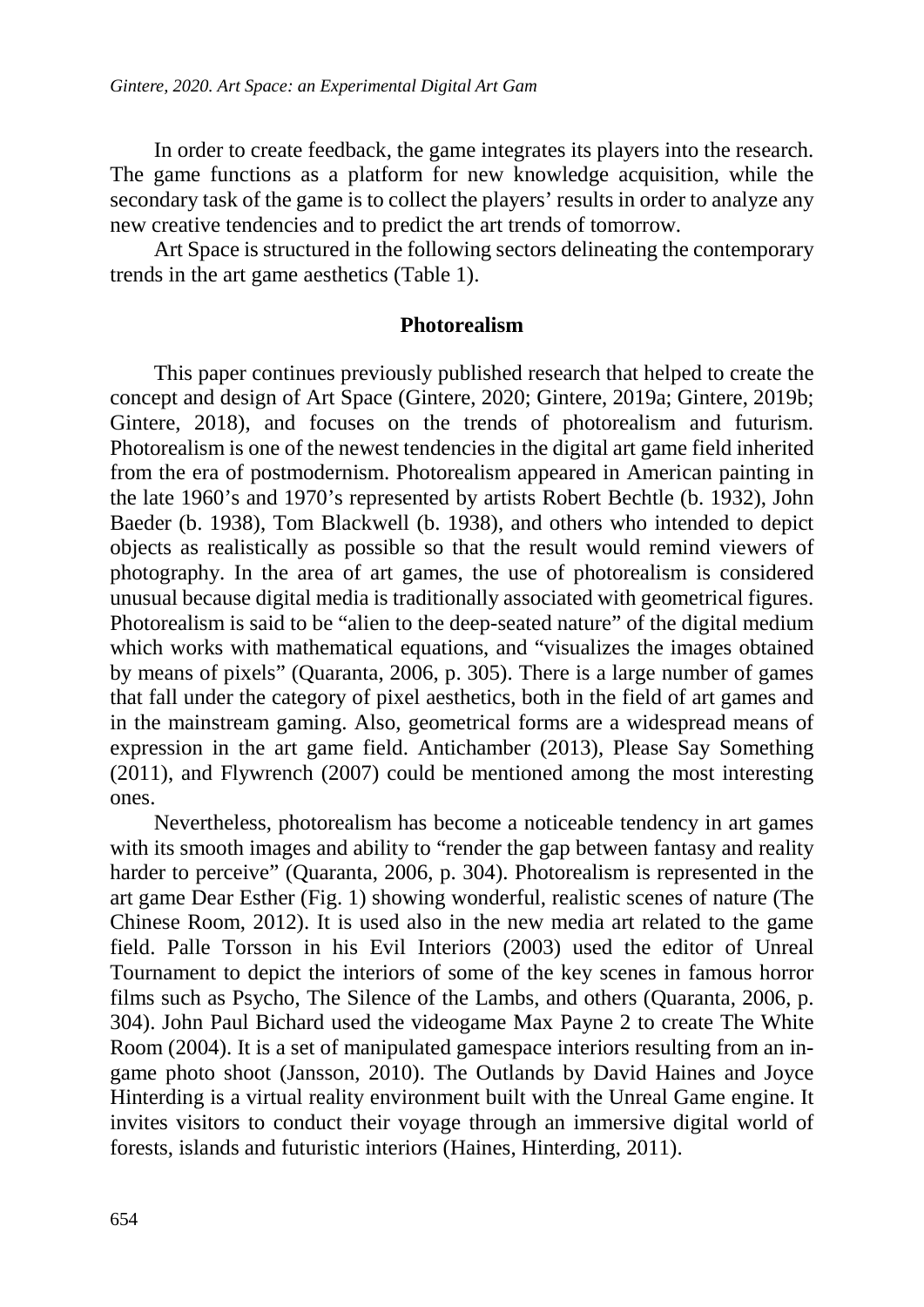

*Figure 1 Dear Esther, screenshot (Diver, 2017)*

## **Futurism**

Next to photorealism, futurism is another tendency that marks the roots of modernism in the area of art games. Futurism is an art trend from the early  $20<sup>th</sup>$ century that uses symbols of speed, violence and dynamics. Marcel Duchamp (1887-1968), Gino Severini (1883-1966), and other futurists glorified the fast movement which resulted in disjointed figures. The forms in futurism painting are often multiplied to show a rapid movement. Futurism is closely related to cubism, both of them use deconstructed geometrical figures. In futurism, there is more disintegration and diffusion thanks to the effect of dynamics (Fig. 2).



*Figure 2 Marcel Duchamp. Nude Descending a Staircase (1912) (Homolka, Price, Sutherland, 2007: 46)*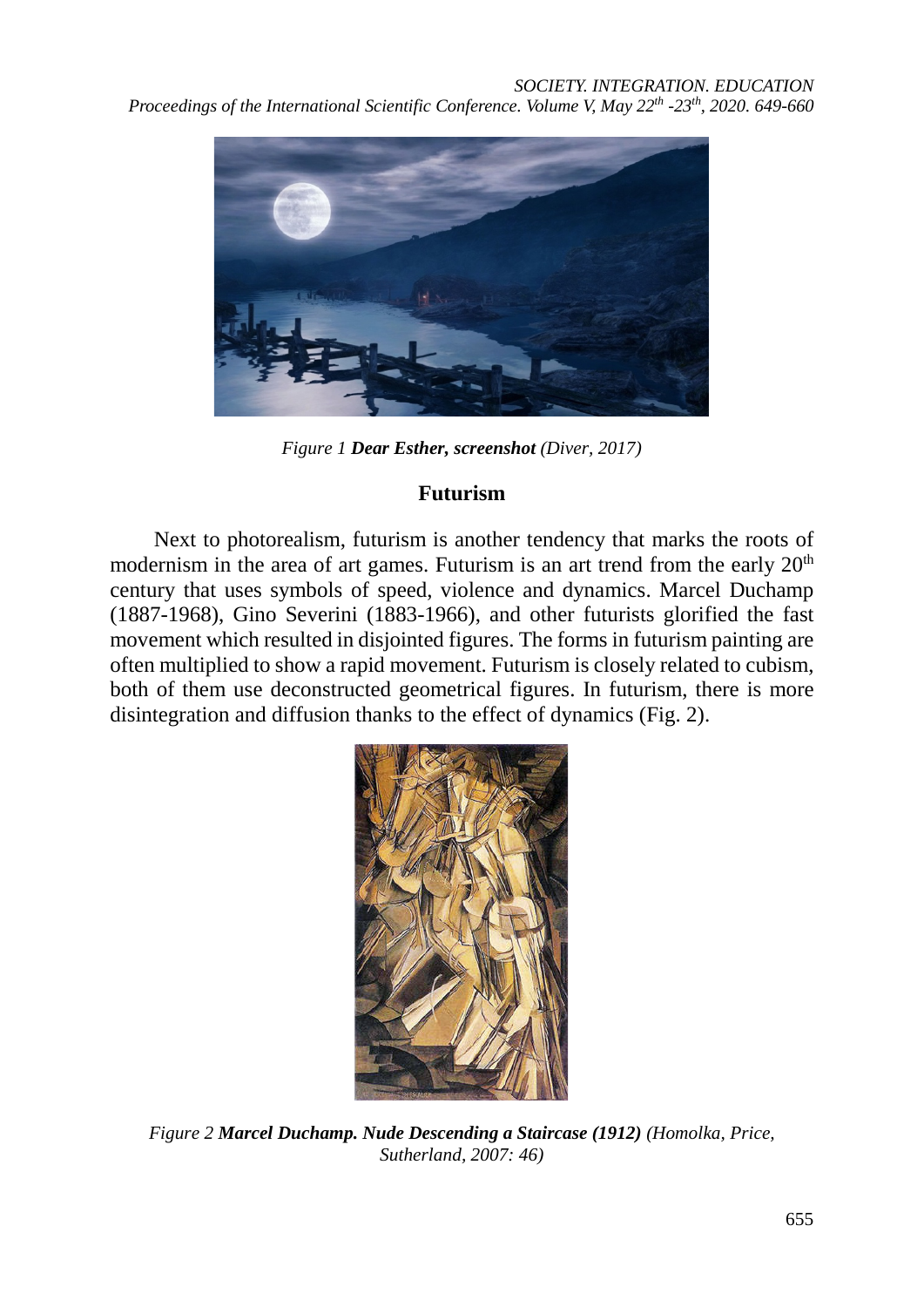In the domain of art gaming, not to mention mainstream gaming, disconnected figures flying in space in a dynamic action are a significant gesture. Decomposition, dissolved forms, and disrupted elements are some of the basic means of expression to represent energy and power in gaming. The art games representing the futurism heritage that should not be overlooked, are Recurse, Bound and Fotonica. Recurse (2010) is a significant work that shows dissolved, distorted forms that occur as the player moves his/her body in a physical space. The dynamics of geometrical objects can also be seen in Fotonica (2011). Superhot (2016) is another game that could be mentioned among the futurism successors even if it is not classified as an art game. Superhot shows the typical action related to the futurism, as well as the cubistically broken forms flying in the space. Bound exemplifies moving geometrical objects as the player navigates a narrow beam or an unstable platform (Plastic Studios, 2016) (Fig. 3).



*Figure 3 Bound, screenshot (Clark, 2016)*

The technologies of tomorrow will also likely reflect the presence of futurism in the area of gaming. It is common to use the images of futuristic technologies in videogames just as it was in the futurism style. Games like Race the Sun (2013), MirrorMoon EP (2013), Smash Hit (2014) and Fract (2014) are typical of this genre. They manifest cubism-like flying, dissociate forms, dynamic power and the "fantasy world of cyber-consciousness" with its technological advances (Kleckner, 2014).

The theoretical framework of the game demands a detailed description that exceeds the limits of the current paper, therefore, only two trends, futurism and photorealism, have been examined in this article. All the mentioned stylistic tendencies function as a means of expression in Art Space. Futurism is an aesthetical approach used commonly in mainstream gaming and art games. It was inherited from the early modernism period and is represented by dynamic decomposition, dissolved forms and technological advance. Next to futurism, photorealism is another successor of modernism aesthetics in contemporary art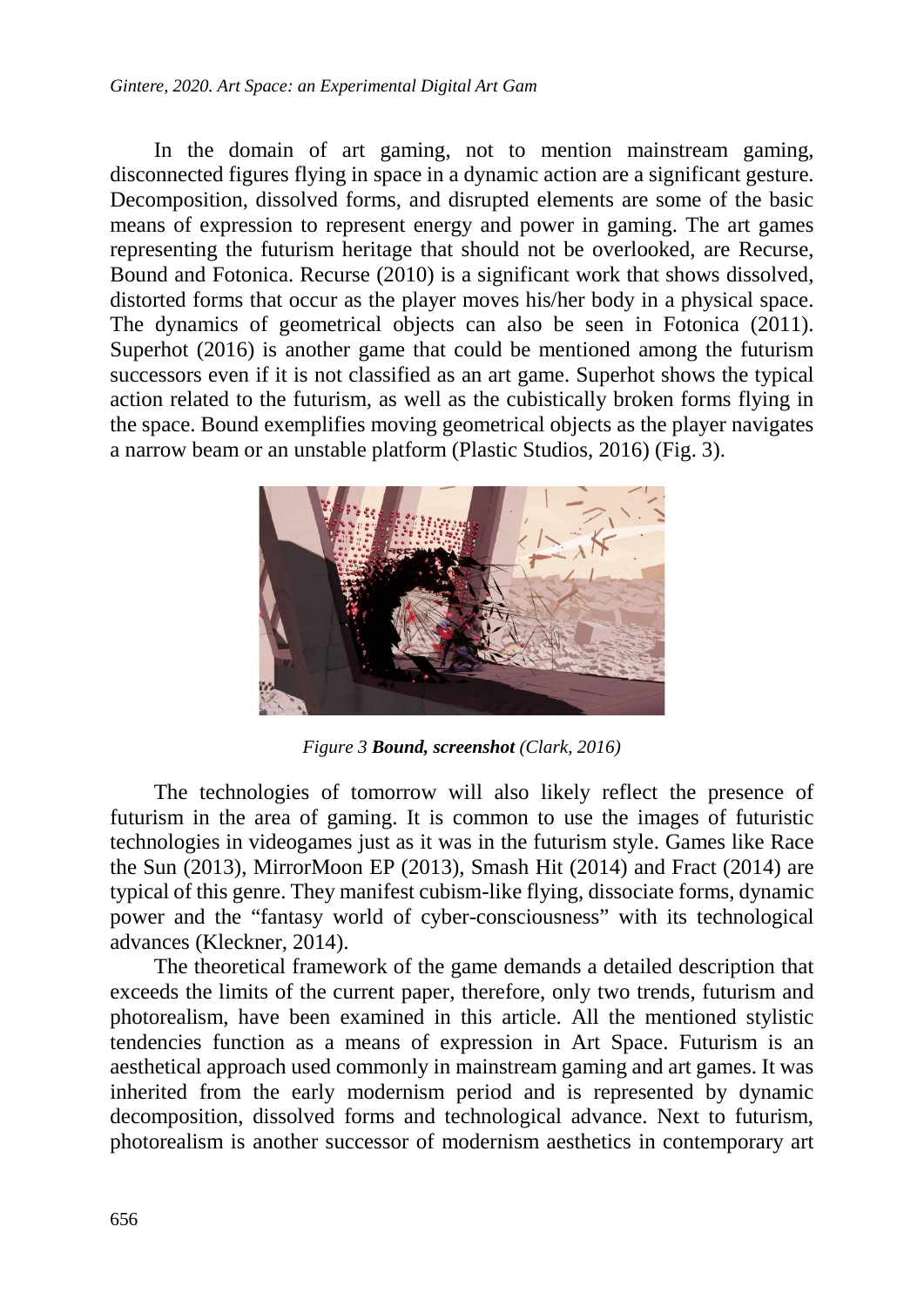games that embodies realistic impressions designed as close to the physical space as possible to erase the gap between the virtual and natural worlds.

#### **Conclusions**

The author of this article has previously analyzed the trends in digital art games, namely, glitch, pixel art, hacking, vaporwave, generative art, kitsch/camp, naïve art, and noise music. In the framework of her postdoctoral research project, the author presents a comprehensive stylistic analysis of art games related to modernism heritage. Her intention is to fill the gap of aesthetical analysis in the game discourse where only a few examples contain references to the historical styles and aesthetical theory of the games. As a proper analysis of the art game trends demands a detailed outline which cannot be placed in a single article, this paper is focused on photorealism and futurism. Therefore, the study of other trends lies outside the scope of this paper.

This study discusses the most prominent art games in the field of photorealism and futurism and describes the new game, Art Space, which will incorporate the historical antecedents of art games and other art media such as paintings, costumes, and music. The game will keep the structure of the art games classification model envisaged in this article in order to show the most visible aesthetic trends in art games to the player.

Mission of the project is to encourage the manifestation of knowledge in the future art games. The project aims to promote the discussion of art research in the art game discourse. It intends to explain the specific means of expression governing the contemporary game language and to show the new trends in the context of their cultural backgrounds.

This paper is devoted to the aesthetical heritage, but the suggested methodological approach of research and knowledge transfer is certainly not limited to the area of aesthetics: it encompasses all subjects of modern art research. The article speaks to art game designers and theorists, and suggests creating a new niche of art games that would encompass the research results into contemporary art and transfer those results to the general public of players. The new game Art Space is presented as an example of this approach. It illustrates the principle of how research results could be manifested in the game. Art Space belongs to the large number of games which have the goal of supporting knowledge of culture yet it hopes to open a new page in edugames devoted to research into contemporary art.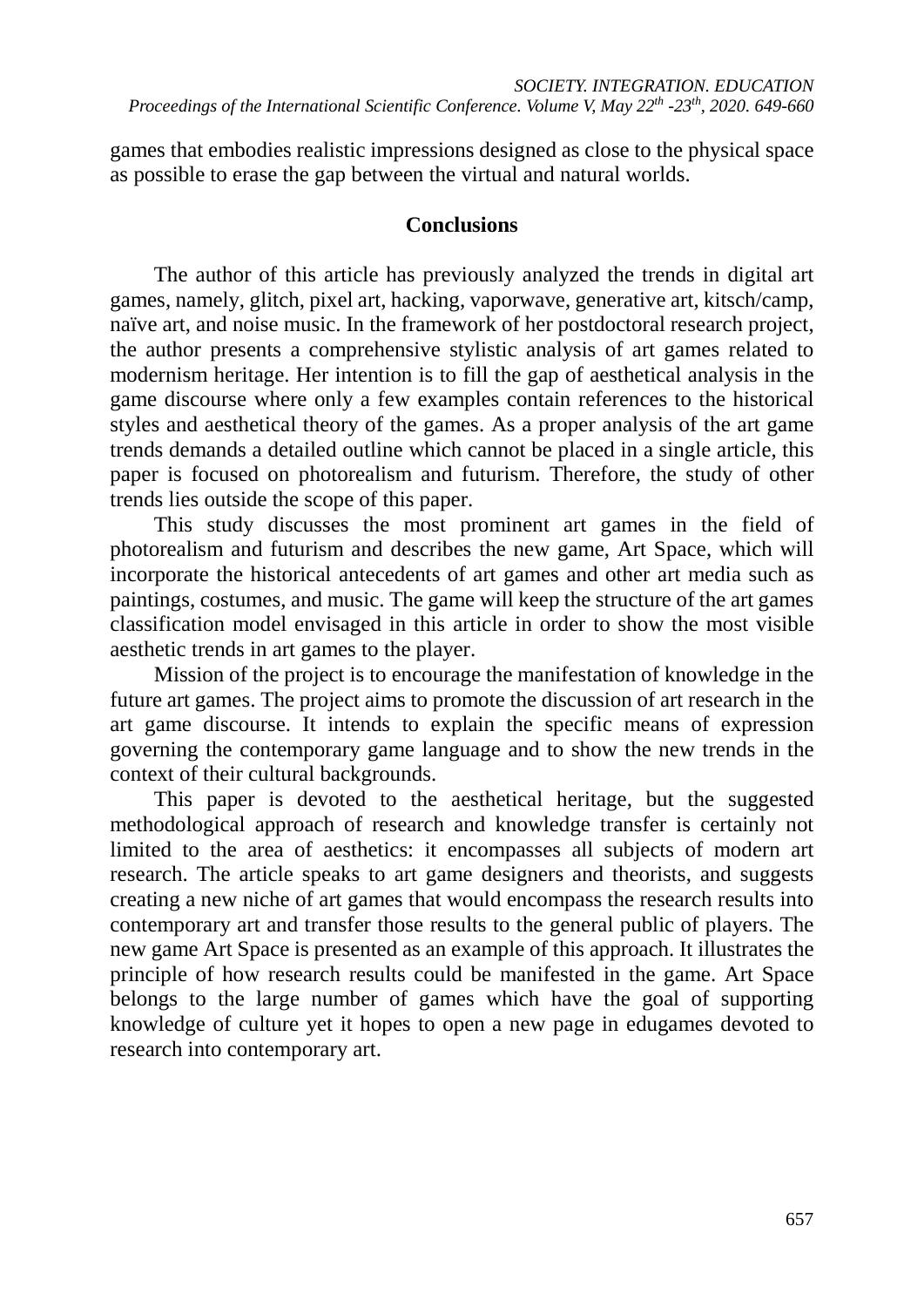#### **Acknowledgements**



IEGULDĪJUMS TAVĀ NĀKOTNĒ

This research has been supported by a grant from the European Regional Development Fund project "Leveraging ICT product innovations by enhancing codes of modern art" No. 1.1.1.2/VIAA/1/16/106 within the Activity 1.1.1.2 "Post-doctoral Research Aid". Many thanks to Wayne Chislett for his very kind support and proofreading.

#### **References**

- Almeida, M.S.O., & da Silva, F.C.S. (2013). A Systematic Review of Game Design Methods and Tools. *12th International Conference on Entertainment Computing*, 17-29. DOI:10.1007/978-3-642-41106-9\_3.
- Becker, K., & Parker, J. (2014). Methods of Design: An Overview of Game Design Techniques. In J. Schrier (Ed.), *Learning, Education and Games* (pp.179-198). Pittsburgh: ETC Press.
- Clark, J. (2016). *Bound, Review*. Retrieved from [https://www.gamespot.com/images/1300-](https://www.gamespot.com/images/1300-3112048) [3112048](https://www.gamespot.com/images/1300-3112048)
- Diver, M. (2017). *Dear Esther Live, Interview*. Retrieved from [https://www.warwickartscentre.](https://www.warwickartscentre.co.uk/news/2017-2/11/dear-esther-live-interview-/) [co.uk/news/2017-2/11/dear-esther-live-interview-/](https://www.warwickartscentre.co.uk/news/2017-2/11/dear-esther-live-interview-/)
- Djaouti, D., Alvarez, J., & Jessel, J.-P. (2011). Classifying Serious Games: The G/P/S Model. In P. Felicia (Ed.), *Handbook of Research on Improving Learning and Motivation through Educational Games: Multidisciplinary Approaches* (pp. 118-136). Hershey, Derry Township.
- Djaouti, D., Alvarez, J., Jessel, J.-P., & Methel, G. (2008). Towards a Classification of Video Games. *International Journal of Computer Games Technology*. Retrieved from [http://www.ludoscience.com/files/ressources/aisb07\\_towards\\_a\\_classificatio.pdf](http://www.ludoscience.com/files/ressources/aisb07_towards_a_classificatio.pdf)
- Drucker, J. (2014). *Graphesis: Visual Forms of Knowledge*. Harvard University Press.
- Elverdam, C., & Aarseth, E. (2007). Construction Through Critical Analysis. *Games and Culture*, *2*(1). Sage Publications. Retrieved from [http://nideffer.net/classes/270-](http://nideffer.net/classes/270-08/week_05_design/classification_and_design_aarseth_elverdam.pdf) [08/week\\_05\\_design/classification\\_and\\_design\\_aarseth\\_elverdam.pdf](http://nideffer.net/classes/270-08/week_05_design/classification_and_design_aarseth_elverdam.pdf)
- Flanagan, M. (2009). *Critical Play: Radical Game Design*. Cambridge etc.: The MIT Press.
- Gee, L.L.S., & Dolah, J. (2018). Influence of Form, Texture and Shading on 'Abstract' and 'Realistic' Style Preferences: An Overview of Design Characteristics through Incidental Thematic Results. *Advances in Social Science, Education and Humanities Research*, 207 *(3rd International Conference on Creative Media, Design and Technology)*, 38-43.
- Gintere, I., Zagorskis, V., & Kapenieks, A. (2018). Concepts of E-learning Accessibility Improvement – Codes of New Media Art and User Behaviour Study. *10th CSEDU International Conference on Computer Supported Education*, *1,* 426-431. DOI: 10.5220/0006787304260431.
- Gintere, I. (2019a). A New Digital Art Game: The Art of the Future. *Society. Integration. Education", 4*, 346-360. DOI:<http://dx.doi.org/10.17770/sie2019vol4.3674>
- Gintere, I. (2019b). Towards a New Digital Game of Contemporary Aesthetics: Research and Knowledge Transfer. *Society. Technology. Solutions*. Valmiera: Vidzeme University of Applied Sciences. April 25th-26th, 2019 [accepted to be published].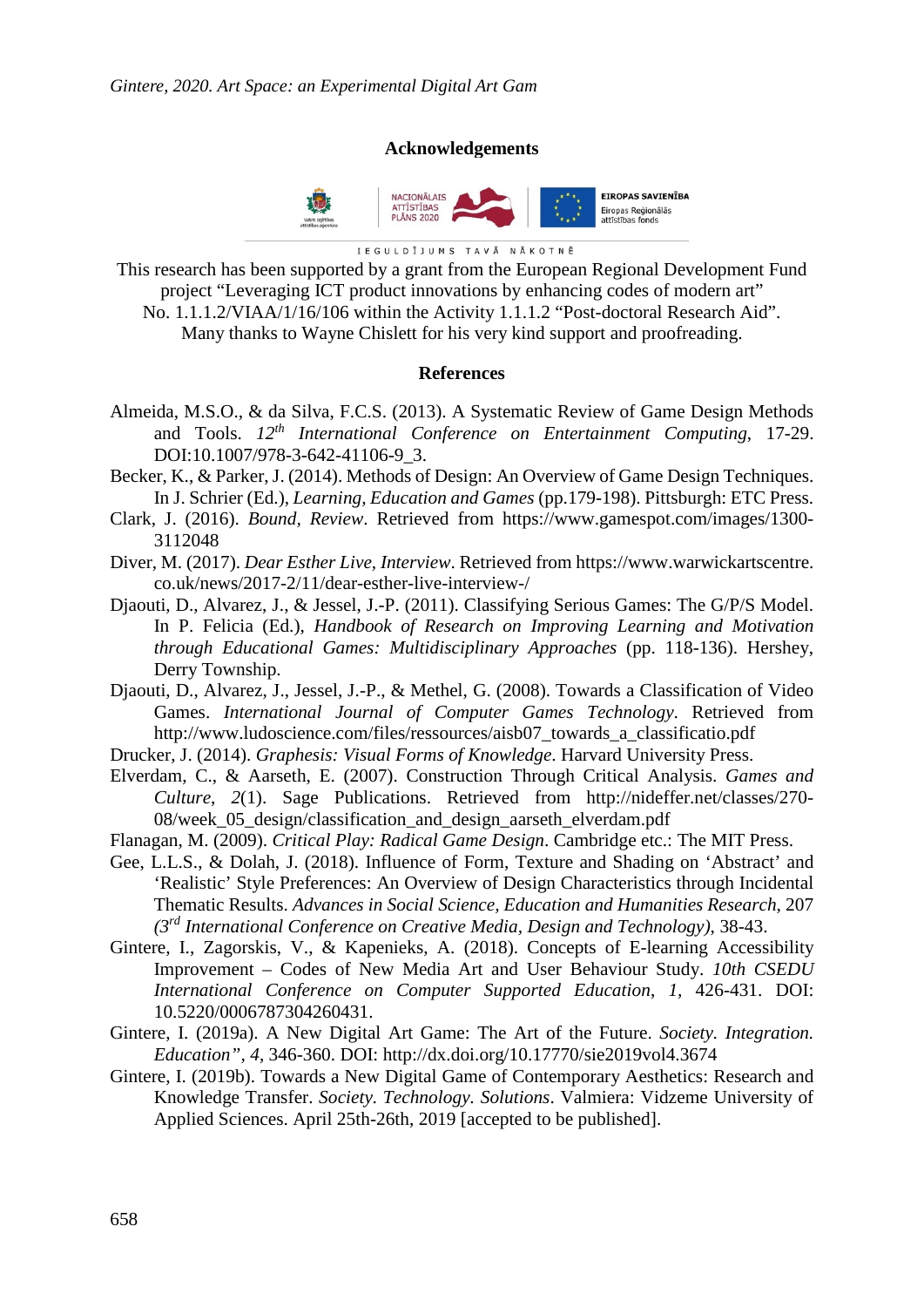*SOCIETY. INTEGRATION. EDUCATION*

*Proceedings of the International Scientific Conference. Volume V, May 22th -23th, 2020. 649-660*

- Gintere, I. (2020). The Inclusion of Research and Knowledge Transfer in Art Games. *Proceedings of the International Scientific Conference "New Challenges in Economic and Business Development", May 14th-16th*. Riga: University of Latvia [accepted to be published].
- Grant, J., & Vysniauskas, A. (2004). *Digital Art for the 21st Century: Renderosity*. London: AAPPL Artists' and Photographers' Press Ltd.
- Grau, O. (2003). *Virtual Art: from Illusion to Immersion*. The MIT Press.
- Haines, D., & Hinterding, J. (2011). *The Outlands*. Retrieved from <http://www.haineshinterding.net/2011/06/29/the-outlands/>
- Homolka, S., Price, B.A., & Sutherland, K. (2007). The Remaking of a Modernist Icon: Marcel Duchamp's Nude Descending a Staircase (No. 3). *The Book & Paper Group/ICOM-CC Graphic Documents Joint Session, AIC 35th Annual Meeting*, 45-52. Retrieved from <https://cool.conservation-us.org/coolaic/sg/bpg/annual/v26/bp26-07.pdf>
- Jakdonlan. (2019). *Visual Style and Graphics in Games.* Retrieved from [https://jakdonlan.](https://jakdonlan.wordpress.com/about/visual-style-and-graphics-in-games/) [wordpress.com/about/visual-style-and-graphics-in-games/](https://jakdonlan.wordpress.com/about/visual-style-and-graphics-in-games/)
- Jansson, M. (2010). Game Art: John Paul Bichard, a Pioneer of In-Game Photography. *GameScenes: Art in the Age of Videogames*, Retrieved from [https://www.gamescenes.](https://www.gamescenes.org/2010/11/interview-with-john-paul-bichard-pioneer-of-in-game-photography.html) [org/2010/11/interview-with-john-paul-bichard-pioneer-of-in-game-photography.html](https://www.gamescenes.org/2010/11/interview-with-john-paul-bichard-pioneer-of-in-game-photography.html)
- Järvinen, A. (2002). Gran Stylissimo: The Audiovisual Elements and Styles in Computer and Videogames. *Proceedings of Computer Games and Digital Cultures Conference,*  113-128.
- Kane, C.L. (2014). *Chromatic Algorithms: Synthetic Color, Computer Art, and Aesthetics after Code*. Chicago, London: University of Chicago Press.
- Kleckner, S. (2014). *Digital Futurism: A Discussion about a Popular Video Game Art Style*  (part 1). Retrieved from [https://venturebeat.com/2014/08/02/digital-futurism-part-1-a](https://venturebeat.com/2014/08/02/digital-futurism-part-1-a-discussion-about-a-popular-video-game-art-style/)[discussion-about-a-popular-video-game-art-style/](https://venturebeat.com/2014/08/02/digital-futurism-part-1-a-discussion-about-a-popular-video-game-art-style/)
- Koc, A. (2017). Do You Want Vaporwave, or Do You Want the Truth? Cognitive Mapping of Late Capitalist Affect in the Virtual Lifeworld of Vaporwave. *Capacious: Journal of Emerging Affect Inquiry, 1*(1), 57-76.
- Kūlis, M. (2015). *Saskaņu māksla. Datori. Grafika. Dizains*. Rīga: Jāņa Rozes apgāds.
- Lieser, W. (2010). *The World of Digital Art*. Potsdam: Tandem Verlag GmbH.
- Lovejoy, M. (2004). *Digital Currents: Art in the Electronic Age*. London: Routledge.
- Mayer, I., Bekebrede, G., Harteveld, C., Warmelink, H., et al. (2014). The research and Evaluation of Serious Games: Toward a Comprehensive Methodology. *British Journal of Educational Technology*, *45*(3), 502-527. DOI: 10.1111/bjet.12067.
- Paul, C. (2003). *Digital Art*. London: Thames & Hudson.
- Pearce, C. (2006). The Aesthetics of Play. *Visible Language*, *40*(1). California: Rhode Island School of Design, 66-89.
- Plastic Studios. (2016). *Bound*. Retrieved from [https://www.youtube.com/](https://www.youtube.com/watch?v=aE37l6RvF-c&frags=pl%2Cwn) [watch?v=aE37l6RvF-c&frags=pl%2Cwn](https://www.youtube.com/watch?v=aE37l6RvF-c&frags=pl%2Cwn)
- Pring, R. (2003). *Www.colour: Effective Use of Colour for Web Page Design*. London: Cassel Illustrated.
- Quaranta, D. (2006). Game Aesthetics: How Videogames are Transforming Contemporary Art. In D. Quaranta & M. Bittanti (Eds.), *GameScenes: Art in the Age of Videogames* (pp. 297- 308). Milan: Johan and Levi.
- The Chinese Room. (2012). *Dear Esther*. Retrieved from [https://www.youtube.com/watch?v=](https://www.youtube.com/watch?v=hlGdbziSwEY&frags=pl%2Cwn) [hlGdbziSwEY&frags=pl%2Cwn](https://www.youtube.com/watch?v=hlGdbziSwEY&frags=pl%2Cwn)